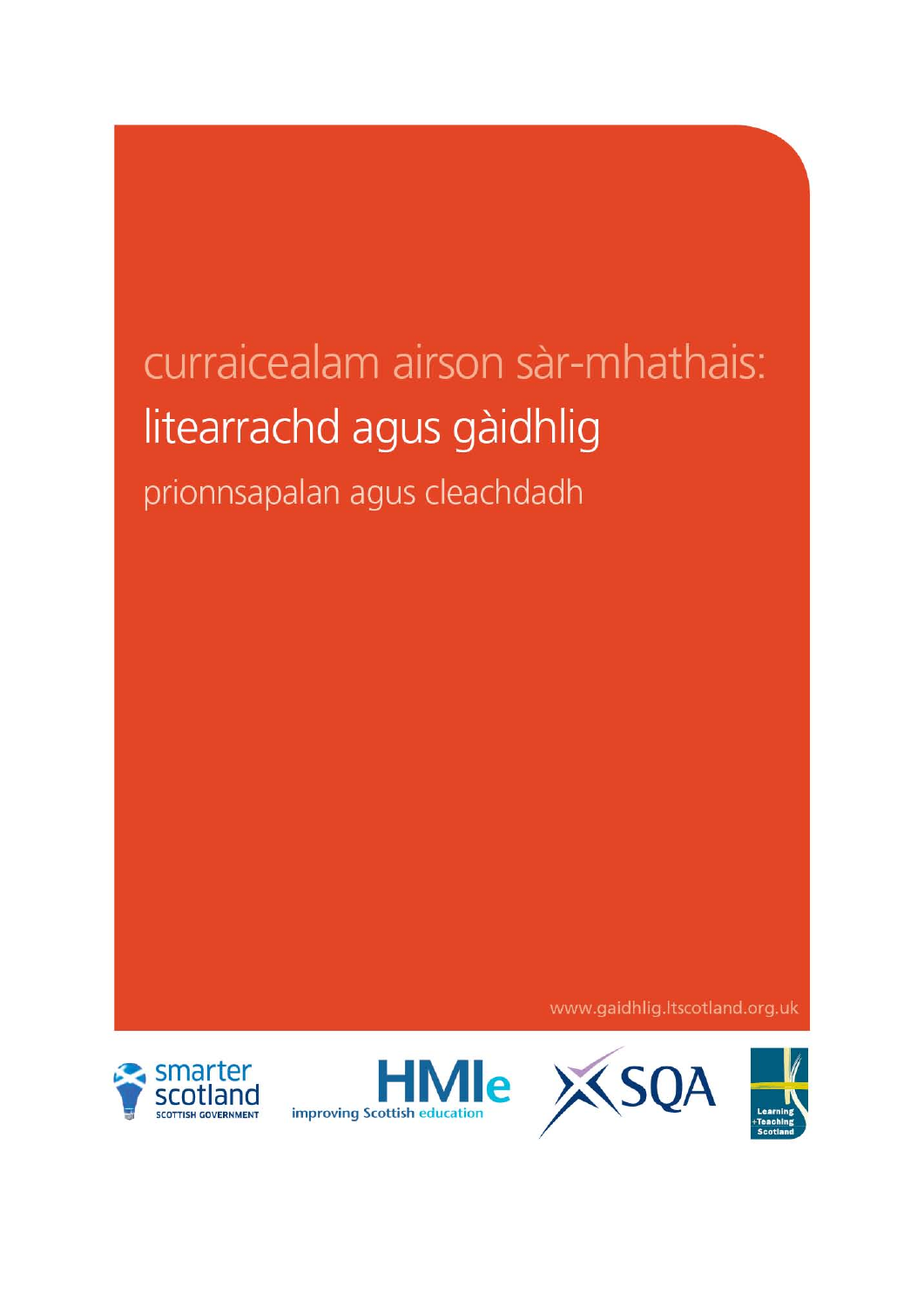# **Litearrachd agus Gàidhlig Prionnsapalan agus cleachdadh**

Tha cànan agus litearrachd cudromach gu pearsanta, gu sòisealta agus a thaobh na h-eaconamaidh. Tha ar comas air cànan a chleachdadh aig teis-meadhan mar a tha sinn a' toirt air adhart agus a' cur an cèill ar faireachdainnean, ar smaoineachadh, ar n-ionnsachadh agus an ìomhaigh a tha againn dhinn fhìn. Tha cànan na phrìomh phàirt de ar cultar. Tro chànan, 's urrainn dhan chloinn agus do dhaoine òga faighinn gu dualchas litreachais a' chinne-daonna agus tuigse fhaighinn air beairteas agus farsaingeachd dualchas litreachais na h-Alba. Tha clann agus daoine òga a' tighinn tarsainn air, a' gabhail tlachd ann agus ag ionnsachadh bho na diofar chànanan a thathar a' cleachdadh nan dachaighean, nan coimhearsnachdan, leis na meadhanan agus le an co-aoisean.

Tha litearrachd cudromach anns gach raon ionnsachaidh oir tha e a' fosgladh slighe a-steach dhan churraicealam fharsaing. Tha a bhith litearra a' toirt barrachd chothroman do gach neach anns gach slighe dem beatha, a' cur sìos bhunaitean airson ionnsachadh fad-beatha agus obair, agus a' cur gu mòr ri leasachadh nan ceithir comasan den *Churraicealam airson Sàr-mhathais.*

Tha am frèam Litearrachd agus Gàidhlig a' toirt air adhart smaoineachadh ann an dòighean breithneachail agus cruthachail, comasan èisteachd, labhairt, leughaidh agus sgrìobhaidh, agus na sgilean pearsanta, eadar-phearsanta agus co-obrachaidh a tha cho cudromach sa bheatha làitheil agus ann an saoghal na hobrach. Tha am frèam a' toirt do luchd-ionnsachaidh agus do phàrantan is luchd-teagaisg cunntas farsaing air an raon de chothroman ionnsachaidh a chuireas ri litearrachd, a' gabhail a-steach breithneachadh, comas cruthachaidh agus eòlas is tuigse air litreachas agus cultar.

San àm a dh'fhalbh, bha gach pàirt den fhrèam cànain air a thoirt air adhart le luchd-obrach ann an ionadan ro-sgoile agus ann am bun-sgoiltean agus ann an roinnean Gàidhlig ann an àrd-sgoiltean. Leanaidh seo air adhart, ach tha am frèam ag aithneachadh gu bheil dleastanasan cudromach air an luchd-obrach uile anns na hàrd-sgoiltean, anns na colaistean agus ann an suidheachaidhean obair òigridh a thaobh litearrachd a thoirt air adhart.

# **Ciamar a tha am frèam litearrachd is Gàidhlig air a chur ri chèile?**

Tha am frèam a' fosgladh le seata de aithrisean a tha a' toirt cunntas air an t-seòrsa obrach sam bu chòir do chlann agus daoine òga uile a bhith an sàs fhad 's a tha iad ag ionnsachadh airson an eòlas agus an sgilean litearrachd is cànain a thoirt air adhart. Cleachdaidh luchd-teagaisg iad seo nam planadh airson ionnsachadh is teagasg, còmhla ris na h-eòlasan agus builean, a tha nas mionaidiche.

Tha na h-aithrisean air eòlasan agus builean iad fhèin a' gabhail a-steach an dà chuid litearrachd agus Gàidhlig, agus a' daingneachadh gur e pròiseas *gnìomhach* a tha ann an ionnsachadh: mar eisimpleir, tha na builean a' cur cuideam air *sgrìobhadh* notaichean seach a bhith dìreach a' *cumail* notaichean. Tha na heòlasan a' gabhail a-steach phàirtean leantainneach agus cudromach de ionnsachadh leithid sgrùdadh agus a' faighinn tlachd à teacsa, agus tha na builean a' toirt cunntas air ìrean ann a bhith a' toirt sgilean agus tuigse air adhart.

Tha na trì cinn san fhrèam litearrachd is Gàidhlig co-ionann ris an fheadhainn a tha air an cleachdadh ann am frèaman litearrachd is Beurla, Gàidhlig (luchd-ionnsachaidh) agus nuadh-chànanan:

- èisteachd is labhairt
- leughadh
- sgrìobhadh.

Fo na cinn sin tha fo-chinn.

Tha na h-eòlasan agus builean airson *tlachd agus roghainn* a' daingneachadh cho cudromach 's a tha e a bhith a' toirt cothrom do dhaoine òga roghainnean a dhèanamh a tha a' sìor fhàs gleusta.

Tha earrannan nan *innealan* a' gabhail a-steach sgilean agus eòlas cudromach: mar eisimpleir, tha leughadh a' gabhail a-steach chùisean cudromach leithid ro-innleachdan leughaidh, litreachadh agus gràmar.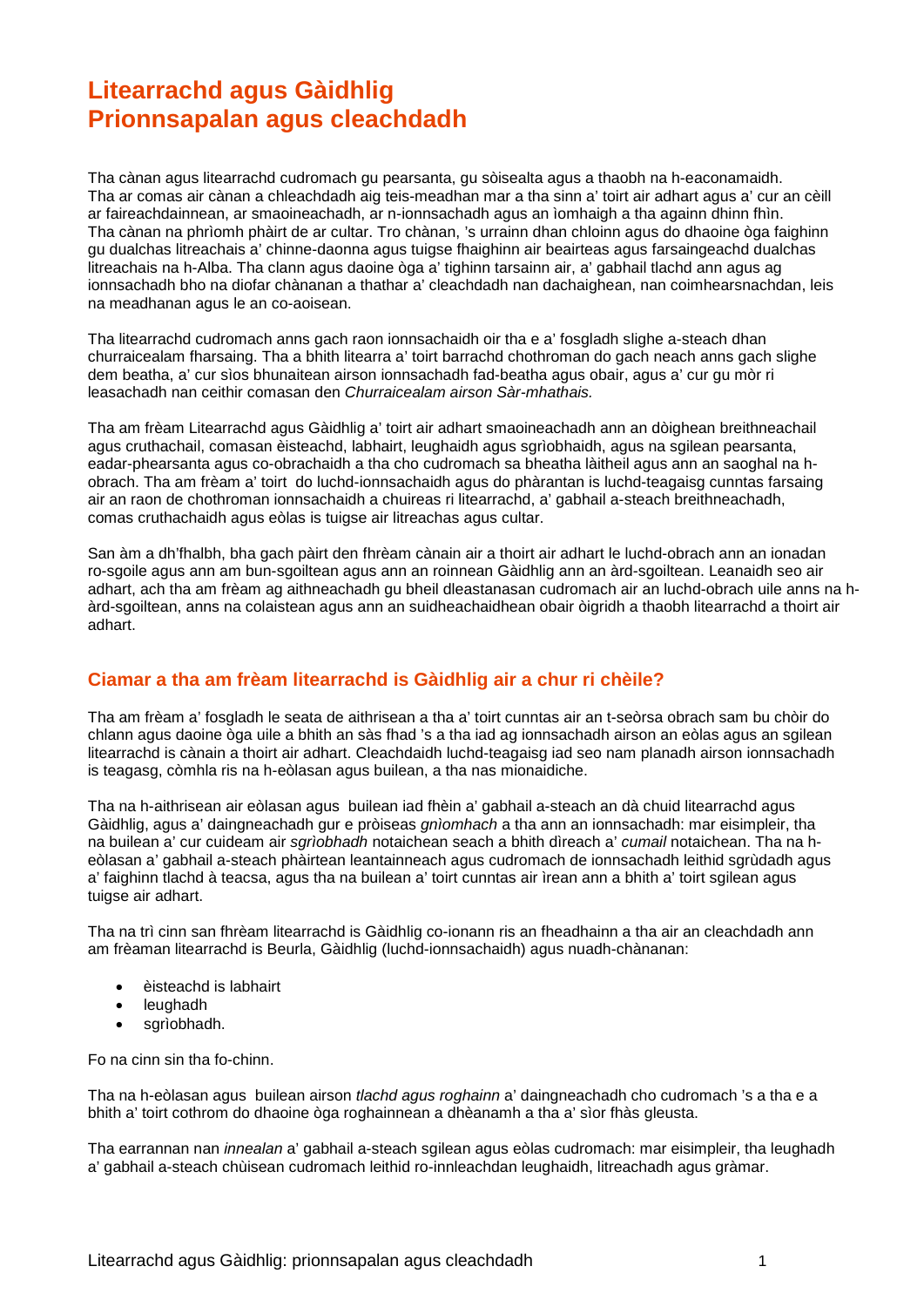Tha na h-earrannan mu *lorg agus cleachdadh fiosrachaidh* a' gabhail a-steach sgilean litearrachd breithneachail ann an leughadh; agus tha na h-aithrisean air *tuigse, anailis agus luachadh* a' brosnachadh tuigsinn theacsaichean, chan e a-mhàin tuigse litireil ach cuideachd sgilean aig ìre nas àirde na sin. Mu dheireadh, tha eòlasan agus builean *cruthachadh theacsaichean* a' toirt cunntas air an t-seòrsa chothroman a chuidicheas clann agus daoine òga gus an comas air conaltradh a thoirt air adhart gu hèifeachdach, mar eisimpleir le bhith a' sgrìobhadh mìneachadh a tha soilleir agus air a dheagh chur ri chèile.

Tha na h-eòlasan agus na builean air an sgrìobhadh ann an dòigh fhosgailte a leigeas le luchd-teagaisg an atharrachadh a rèir feuman chloinne agus dhaoine òga a tha a' cleachdadh Braille, cànan soidhnigidh agus modhan conaltraidh eile.Tha eisimpleirean air seo sna faclan 'dèiligeadh ri daoine eile' agus 'eadarobrachadh' an taobh a-staigh bhuilean èisteachd is labhairt.

# **Ionnsachadh agus teagasg èifeachdach ann an litearrachd agus Gàidhlig**

Bho cheann gu ceann dem foghlam, bu chòir dhan chloinn agus daoine òga a bhith a' gabhail pàirt ann an àrainneachd a tha beairteach ann an cànan agus a tha a' sùileachadh tòrr ann an litearrachd agus cleachdadh cànain. Feumaidh clann agus daoine òga tìde a chur seachad le sgeulachdan, litreachas agus teacsaichean eile a nì an ionnsachadh inntinneach, a leasaicheas an sgilean cànain agus a bheir comas dhaibh tlachd fhaighinn asta. Tha cànan labhairt gu sònraichte cudromach sna tràth-bhliadhnaichean. Bidh luchd-teagaisg a' cothromachadh ionnsachadh stèidhichte air cluich le leasachadh agus ionnsachadh nas fhoirmeile air sgilean agus dòighean leughaidh, a' gabhail a-steach fonaigs.

Tron fhoghlam air fad, bidh ionnsachadh agus teagasg èifeachdach ann an litearrachd is Gàidhlig a' gabhail a-steach measgachadh sgileil de dhòighean-obrach freagarrach, leithid:

- cleachdadh cho-theacsan àbhaisteach agus tlachdmhor stèidhichte air beatha an latha an-diugh, a bhios a' togail air eòlasan chloinne agus dhaoine òga
- teagasg dìreach agus teagasg eadar-obrachail agus math
- cothromachadh eadar cluich saor-thoileach agus gnìomhan a tha air am planadh
- a bhith a' dèanamh feum de na buannachdan a thaobh brosnachaidh a gheibhear a bhith a' leantainn ùidhean chloinne agus dhaoine òga tro phlanadh fhaireachail
- co-obrachadh agus smaoineachadh is ionnsachadh neo-eisimeileach
- a bhith a' dèanamh cheanglaichean a tha a' dèanamh ciall don luchd-ionnsachaidh thar raointean eadar-dhealaichte den churraicealam
- a bhith a' togail air prionnsapalan Measadh agus Ionnsachadh
- cothroman lìonmhor airson conaltradh ann an raon farsaing de shuidheachaidhean, airson adhbharan feumail agus ri diofar luchd-amais, an taobh a-staigh agus an taobh a-muigh ionadan ionnsachaidh
- toirt air adhart sgilean agus dhòighean-obrach airson fuasgladh cheistean
- cleachdadh ICT ann an dòighean iomchaidh agus feumail.

Bidh an cothromachadh eadar na dòighean sin eadar-dhealaichte aig diofar ìrean agus ann an diofar roinnean agus raointean den churraicealam. Cuidichidh còmhradh mu dhòighean ionnsachaidh is teagaisg an taobh a-staigh agus eadar roinnean gus dèanamh cinnteach à leantainneachd agus adhartas.

# **Bogadh ann an Gàidhlig**

Tha clann a' tighinn gu foghlam Gàidhlig bho mheasgachadh farsaing de shuidheachaidhean – bho theaghlaichean ann an coimhearsnachdan làidir Gàidhlig gu suidheachaidhean far nach eil Gàidhlig ga bruidhinn idir. Ge be dè an suidheachadh, tha iarrtas phàrantan gum bi an clann dà-chànanach a cheart cho laidir mar as trice.

Nuair a thig luchd-ionnsachaidh Gàidhlig do chlas tro mheadhan na Gàidhlig, tha iad a' cluinntinn Gàidhlig agus tro thìde bidh iad ga bruidhinn, ga leughadh agus ga sgrìobhadh agus a' feuchainn ri obrachadh a-mach structar agus riaghailtean a' chànain. Is dòcha gun tèid greis seachad mus bi misneachd gu leòr aca a' Ghàidhlig a tha iad ag ionnsachadh a chleachdadh. Airson barrachd misneachd a thoirt dhaibh, agus faireachdainn gu bheil a' dèanamh adhartas, bidh luchd-teagaisg a' toirt chothroman dhaibh dèiligeadh ri luchd-labhairt Gàidhlig eile ann an diofar shuidheachaidhean.

Nì luchd-teagaisg cinnteach gu bheil a' Ghàidhlig ga cleachdadh mar mheadhan ionnsachaidh agus conaltraidh agus gu bheil gach roinn den churraicealam ga theagasg tro mheadhan na Gàidhlig. Mar a bhios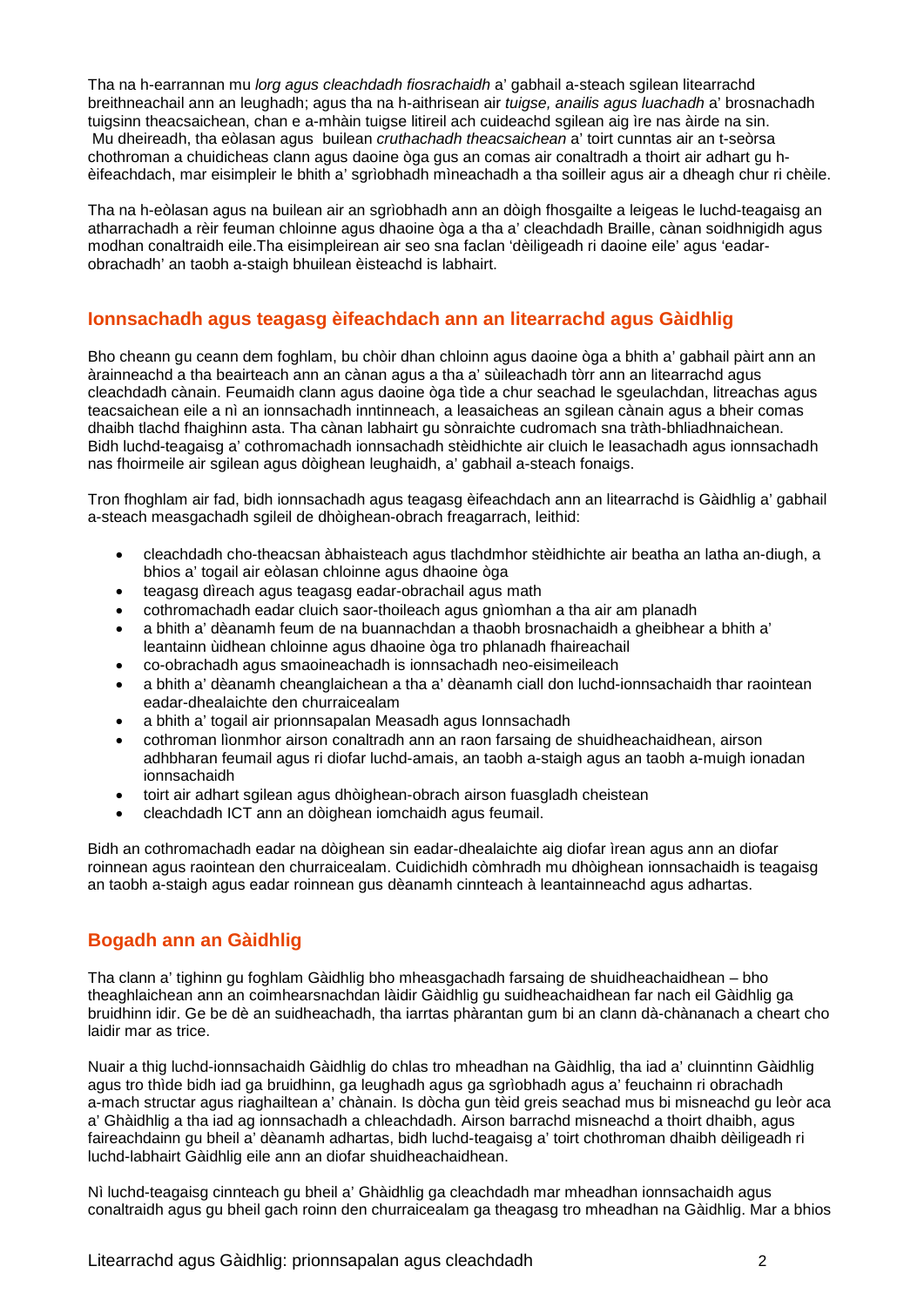clann agus daoine òga a' leantainn orra a' faighinn tlachd ann a bhith air am bogadh sa Ghàidhlig tro bhunsgoil agus àrd-sgoil, bidh luchd-teagaisg a' planadh structaran ionnsachaidh airson an sgilean cànain a thoirt air adhart anns a' Ghàidhlig. Bidh an àrainneachd ionnsachaidh brosnachail a thaobh cànain agus seallaidh agus bheir i ionnsachadh air adhart a tha stèidhichte air cleachdadh-cànain ceart agus briathrachas co-cheangailte ri cuspairean. Bidh measgachadh de dhòighean-teagaisg iomchaidh air an cleachdadh, a' dèanamh feum de cho-theacsan a tha nàdarrach is fìor airson taic a thoirt dhan chloinn agus luchdionnsachaidh òg le bhith a' toirt air adhart an sgilean cànain Gàidhlig.

Tha na h-eòlasan agus builean a' tarraing air comasan an luchd-teagaisg Ghàidhlig a tha ann an deagh shuidheachadh airson beachdachadh agus togail air na tha an sgoilear air ionnsachadh a cheana anns an dachaigh no sa choimhearsnachd. Tha e mar uallach air luchd-teagaisg ìrean tràth agus bun-sgoile agus air tidsearan Gàidhlig san àrd-sgoil leasachadh a thoirt air sgilean gràmair Gàidhlig, structar sheantansan agus fuaimneachadh. Bidh luchd-teagaisg anns gach roinn den churraicealam a' neartachadh cleachdadh-cànain ceart sa Ghàidhlig. Bidh e gu h-àraidh cudromach dòigh-obrach fhaiceallach a chleachdadh ann a bhith a' cur air dòigh ionnsachadh agus teagasg ann am buidhnean sa bheil clann a tha fileanta sa Ghàidhlig mu thràth agus feadhainn nach eil.

Beachdaichidh luchd-teagaisg gu cùramach air planadh gus dèanamh cinnteach gu bheil clann agus daoine òga aig a bheil feum air taic a bharrachd a' faighinn làn-thaic nan ionnsachadh.

#### **Tràth-bhliadhnaichean**

Aig na tràth-ìrean bidh luchd-obrach a' cleachdadh dhòighean air Gàidhlig a theagasg a tha a' cur cuideam air ionnsachadh gnìomhach. Leanaidh iad orra a' cleachdadh diofar dhòighean-teagaisg a chuidicheas gus Gàidhlig na cloinne a thoirt air adhart ann an suidheachaidhean fìor agus mac-meanmnach air a bheil a' chlann eòlach. Bheir a bhith a' feuchainn a-mach cànan ann an leithid sin a cho-theacsan air clann smaoineachadh agus rudan ùr ionnsachadh agus bheir e dhaibh cuideachd tomhas de roghainn a thaobh na tha iad ag ionnsachadh agus faireachadh gur e iad fhèin a thagh e.

#### **Bun-sgoil**

Ann an clasaichean tro mheadhan na Gàidhlig tha ionnsachadh agus teagasg air a dhèanamh gu h-iomlan ann an Gàidhlig aig an ìre bogaidh bho P1 gu P3. Tha Beurla ga toirt a-steach an uair sin beag air bheag tro mheadhan na Gàidhlig, le Gàidhlig fhathast mar phrìomh chànan san t-seòmair-teagaisg anns gach roinn den churraicealam. Tha e cudromach gun cùm luchd-teagaisg a' dol le bogadh sa Ghàidhlig tro fhoghlam bun-sgoile agus àrd-sgoile, le luchd-teagaisg a' cur air chois structar soilleir airson ionnsachadh agus tuilleadh adhartais a thaobh sgilean cànain Gàidhlig. Tha feum air cuideam a chur air èisteachd agus labhairt aig na h-ìrean uile airson cothrom a thoirt do luchd-ionnsachaidh an Gàidhlig a chleachdadh, a h-athchleachdadh agus a neartachadh. Ma bhios an luchd-teagaisg a' tuigsinn nan diofar cheumannan ann a bhith a' togail cànan còmhraidh, bidh tuigse nas fheàrr aca air cuin agus carson a bu chòir cànan agus gràmar na Gàidhlig a theagasg ann an dòigh fhoirmeil.

#### **Àrd-sgoil**

Nuair a cheadaicheas an suidheachadh, bu chòir do dh'fhoghlam tro mheadhan na Gàidhlig a bhith air a leudachadh cho fad 's a ghabhas, tarsainn air a' churraicealam agus an taobh a-muigh dheth. Airson cothrom a thoirt Gàidhlig a chleachdadh ann an suidheachaidhean practaigeach, a' gabhail a-steach saoghal na h-obrach, bidh luchd-teagaisg chuspairean a tha an sàs ann am foghlam tro mheadhan na Gàidhlig a' sireadh agus a' togail air ceanglaichean ris a' choimhearsnachd gnìomhachais Ghàidhlig agus ri buidhnean co-cheangailte ri Gàidhlig, airson mothachadh a thoirt do na sgoilearan air cànan beò agus beothail aig a bheil buntanas rim beatha. Dh'fhaodadh gum bi mòran de luchd-teagaisg àrd-sgoile ag iarraidh cothrom air trèanadh ann an rudan a tha a' buntainn gu sònraichte ri teagasg chuspairean tro mheadhan na Gàidhlig.

## **Tha na h-eòlasan agus na builean a' coimhead glè fharsaing – dè mura bheil mi cinnteach mu adhartas an taobh a-staigh, agus eadar, ìrean?**

Tha na h-eòlasan agus builean a' sealltainn ìrean comais iomchaidh aig gach ìre ach chan eil iad a' cur bacadh air adhartas os cionn sin. Tha an raon eòlasan a' ceadachadh adhartas aig diofar astair agus cuideachd barrachd doimhneachd is farsaingeachd ionnsachaidh tro bhith a' cleachdadh diofar chotheacsaichean. Bidh adhartas an taobh a-staigh agus tarsainn air ìrean a' gabhail àite ann an diofar dhòighean, nam measg:

• leasachadh agus daingneachadh leantainneach anns na sgilean uile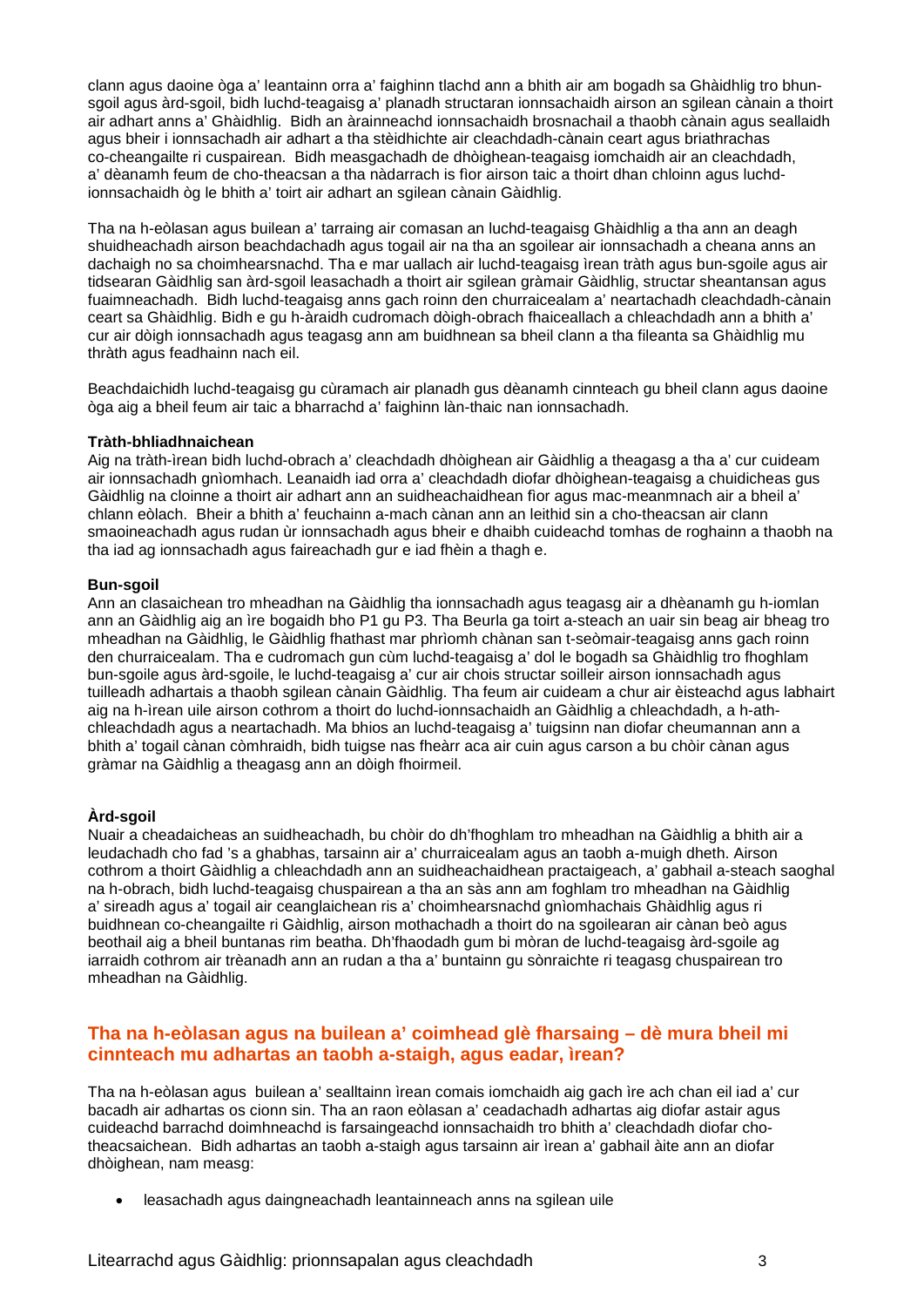- a' fàs neo-eisimeileach ann a bhith a' cur nan sgilean sin an gnìomh, agus a thaobh a bhith gan cleachdadh ann an raon farsaing de cho-theacsaichean ionnsachaidh agus beatha
- feum an neach-ionnsachaidh air taic a lùghdachadh beag air bheag (mar eisimpleir taic o luchdteagaisg, luchd-cuideachaidh clas, pàrantan agus co-aoisean), agus nas lugha feum ga dhèanamh de rudan leithid liostaichean fhacal agus fhrèaman sgrìobhaidh
- comas deasbad a stiùireadh gun chuideachadh bhon neach-teagaisg
- ann an leughadh, teacsaichean a' fàs nas fhaide agus nas duilghe (mar eisimpleir a thaobh bheachdan, structar agus briathrachas)
- ann an còmhradh agus sgrìobhadh, freagairtean a' fàs nas fhaide, nas gleusta agus nas mionaidiche
- mothachadh a' sìor fhàs mu dhòighean air riaghailtean cànain a chur gu feum gu h-èifeachdach.

Aig a h-uile ìre, bidh luchd-teagaisg a' planadh airson gum bi comas aig luchd-ionnsachaidh an sgilean a thoirt air adhart ann an doimhneachd a tha a' sìor-fhàs ann an raon de cho-theacsaichean. Bidh seo gu h-àraidh cudromach aig an ìre thràth do dhaoine òga a dh'fhaodadh a bhith feumach air taic a bharrachd.

# **Dè thathar a' ciallachadh le litearrachd?**

Ann a bhith a' mìneachadh litearrachd airson na 21mh linne, feumaidh sinn beachdachadh air na caochladh sheòrsaichean cànain air am bi ar clann agus daoine òga a' tighinn tarsainn agus a bhios iad a' cleachdadh. Mar sin, tha am mìneachadh a' gabhail a-steach rudan mar an t-astar agus na dòighean sa bheil fiosrachadh air a thoirt seachad. Tha am mìneachadh farsaing airson a bhith cinnteach gum bi e fhathast fìor san àm ri teachd. Mar sin, ann an *Curraicealam airson Sàr-mhathais* tha litearrachd air a mhìneachadh mar:

*an seata sgilean a leigeas le neach làn-phàirt a ghabhail ann am beatha an t-sluaigh agus ann an ionnsachadh, tro na diofar riochdan cànain agus na diofar cho-theacsaichean a tha an saoghal a' meas feumail agus luachmhor.*

Tha na h-eòlasan agus builean litearrachd ag amas air sgilean cleachdaidh cànain a thoirt air adhart, gu h-àraidh na sgilean a tha air an cur am feum gu cunbhalach leis gach neach nam beatha làitheil. Nam measg sin tha a bhith comasach air eòlas cànain a chur gu feum. Tha iad a' sealltainn mar a dh'fheumas comas a bhith aig daoine òga conaltradh gu h-èifeachdach an dà chuid aghaidh-ri-aghaidh agus ann an sgrìobhadh tro raon de mheadhanan a tha a' sìor leudachadh. Tha iad stèidhichte air rannsachadh nàiseanta is eadar-nàiseanta agus frèaman sgilean eile. Tha iad a' gabhail a-steach cho cudromach 's a tha èisteachd agus labhairt agus co-obrachadh èifeachdach ann an toirt ar smaoineachaidh agus ar n-ionnsachaidh air adhart.

Gu h-àraidh, tha na h-eòlasan agus builean a' dèiligeadh ri sgilean cudromach ann an litearrachd bhreithneachail. Chan e a-mhàin gum feum clann is daoine òga a bhith comasach air leughadh airson fiosrachadh: feumaidh iad cuideachd a bhith comasach air obrachadh a-mach dè an earbsa as còir dhaibh a chur san fhiosrachadh, agus aithneachadh cuin agus ciamar a tha daoine a' feuchainn ri ìmpidh a chur orra no buaidh fhaighinn air am beachdan.

### **Dè mu litearrachd thar a' churraicealaim?**

Tha cho cudromach 's a tha sgilean litearrachd thar gach raon den churraicealam air a dhaingneachadh ann an *Togail a' Churraicealaim 1.* Tha e comasach do luchd-obrach aig gach ìre – bho na tràth-bhliadhnaichean tro fhoghlam bun-sgoile is àrd-sgoile gu suidheachaidhean obrach is colaistean – cuideachadh gus sgilean litearrachd chloinne agus dhaoine òga a thoirt air adhart agus a dhaingneachadh, an dà chuid tro na gnìomhan ionnsachaidh a tha air am planadh agus tro an conaltradh ri clann agus daoine òga. Tha e cudromach gum bi sgoiltean agus na tha ag obair còmhla riutha den aon bheachd a thaobh nan dleastanasan sin, agus gun toir na dòighean ionnsachaidh is teagaisg aca comas do gach pàiste agus gach duine òg adhartas math a dhèanamh nan sgilean litearrachd is cànain. Airson a dhèanamh soilleir gu bheil dleastanas aca uile, eadar iad, airson seo, tha na h-eòlasan agus builean cuideachd air am foillseachadh mar sgrìobhainn air leth, agus tha na tha seo a' ciallachadh airson ionnsachadh is teagasg air a mhìneachadh ann an dòigh nas mionaidiche anns an sgrìobhainn a tha na chois.

### **Dè an ceangal a tha eadar litearrachd agus Gàidhlig, agus frèaman eile?**

Thathar air a bhith cùramach mu bhith a' maidseadh Frèam Theisteanasan agus Creideas na h-Alba. (SCQF). Tha adhartas aig a' cheathramh ìre air a dhealbh airson a bhith dlùth don ìre a tha co-cheangailte ri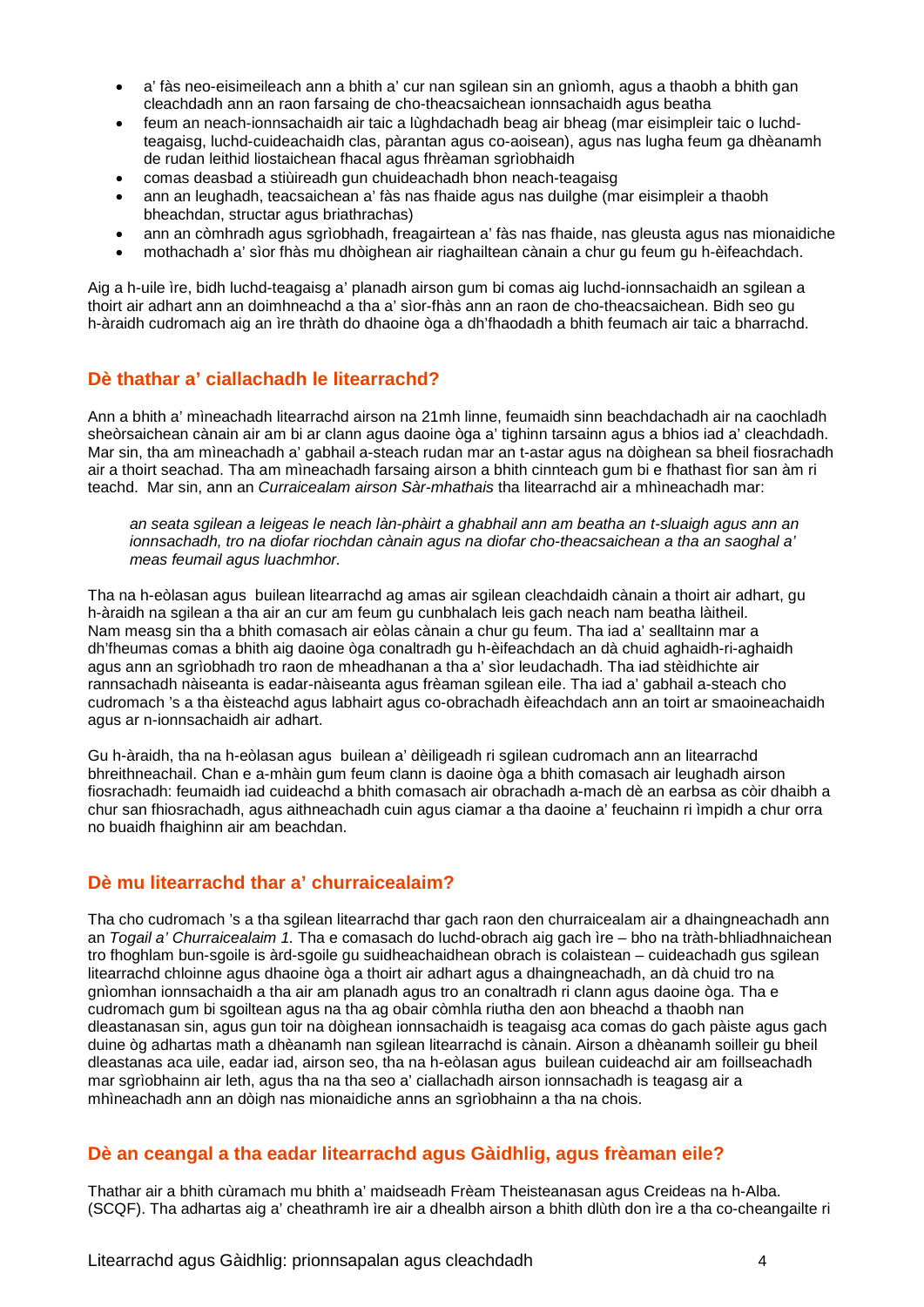SCQF ìre 4. Tha am frèam air a leasachadh airson taic a chur ri sgilean deatamach an taobh a-staigh *Sgilean do dh'Alba* agus *Frèam Àireamhachd agus Litearrachd Inbhich airson Alba.*

# **Ceanglaichean ri raointean eile den churraicealam**

A thuilleadh air na cothroman airson litearrachd a thoirt air adhart a gheibhear anns gach raon de ionnsachadh, tha ceanglaichean làidir ann eadar ionnsachadh sa Ghàidhlig agus ionnsachadh ann an roinnean eile den churraicealam. Tha ceanglaichean dlùth, mar eisimpleir, eadar na h-ealain chruthachail agus sgrìobhadh cruthachail, agus eadar cuspairean sòisealta agus litearrachd bhreithneachail. Tha e dualach gum bi an dà chuid rannsachadh agus eileamaid làidir de thaisbeanadh an lùib ionnsachadh eadarchuspaireil, a thuilleadh air a bhith a' toirt chothroman math airson sgilean cànain a leudachadh. Ann an àireamhachd, tha ceangal soilleir eadar na builean airson làimhseachadh fiosrachaidh agus builean litearrachd bhreithneachail, far a bheilear ag iarraidh air luchd-ionnsachaidh measadh a dhèanamh air cho earbsach 's a tha fiosrachadh.

Ge b'e dè an roinn no an cuspair, bidh daoine òga:

- a' dèanamh conaltradh ri chèile airson an ionnsachadh is an smaoineachadh a neartachadh
- ag obair còmhla gus ullachadh airson leughadh theacsaichean air nach eil iad eòlach
- a' leughadh raon farsaing de theacsaichean airson fiosrachadh a thional agus a sgrùdadh airson diofar adhbharan
- a' sgrìobhadh mhìneachaidhean soilleir
- a' toirt seachad fiosrachadh no bheachdan.

# **Dè thathar a' ciallachadh le 'teacsaichean'?**

Feumaidh am mìneachadh air 'teacsaichean' a bhith farsaing agus comasach air obrachadh san àm ri teachd: agus mar sin ann an *Curraicealam airson Sàr-mhathais,* 

*'s e meadhan a tha ann an teacsa trom faodar smuaintean, eòlasan, beachdan agus fiosrachadh a chur an cèill.*

Tha leughadh agus dèiligeadh ri litreachas is teacsaichean eile aig teis-meadhan toirt air adhart eòlas agus tuigse luchd-ionnsachaidh. Tha seo a' gabhail a-steach chan e a-mhàin teacsaichean air am foillseachadh anns na dòighean sgrìobhte no clò-bhuailte àbhaisteach, ach cuideachd teacsaichean a tha air an labhairt no ann an riochd eileagtronaigeach no film. Faodaidh teacsaichean a bhith ann an cruth leantainneach, a' gabhail a-steach rosg foirmeil traidiseanta, no ann an cruth neo-leantainneach, mar chlàran no ghrafaichean. Tha am frèam litearrachd is Gàidhlig a' gabhail a-steach mar a tha barrachd is barrachd feum ga dhèanamh de theacsaichean ioma-mheadhanach, conaltradh didseatach, lìonraidhean sòisealta agus na seòrsaichean eile de chonaltradh eileagtronaigeach air am bi clann agus daoine òga a' tighinn tarsainn nam beatha làitheil. Tha e a' gabhail a-steach gu bheil na sgilean a dh'fheumas clann agus daoine òga airson na teacsaichean sin a leughadh eadar-dhealaichte bho na sgilean air a bheil feum aca airson rosg leantainneach a leughadh. Tha eisimpleirean gu h-ìosal.

| Eisimpleirean de theacsaichean                                                                                                     |
|------------------------------------------------------------------------------------------------------------------------------------|
| nobhailean, sgeulachdan-goirid, deilbh-chluich, bàrdachd,<br>teacsaichean fiosrachaidh,                                            |
| earrannan labhairt,<br>clàran, mapaichean, grafaichean agus clàran-ama,                                                            |
| sanasan, bileagan sanasachd,                                                                                                       |
| pàipearan chloinne, pàipearan-naidheachd agus irisean,<br>cunntais-beatha, litrichean agus puist-dealain,                          |
| filmichean, geamannan agus prògraman TBh,                                                                                          |
| bileagan, soidhnichean agus postairean,                                                                                            |
| reasabaidhean, leabhraichean làimhe agus stiùireadh<br>aithisgean agus lèirmheasan                                                 |
| teachdaireachd teacsa, blogaichean is làraich lìonraidh shòisealta,<br>duilleagan eadar-lìn, catalogan agus leabhraichean-seòlaidh |